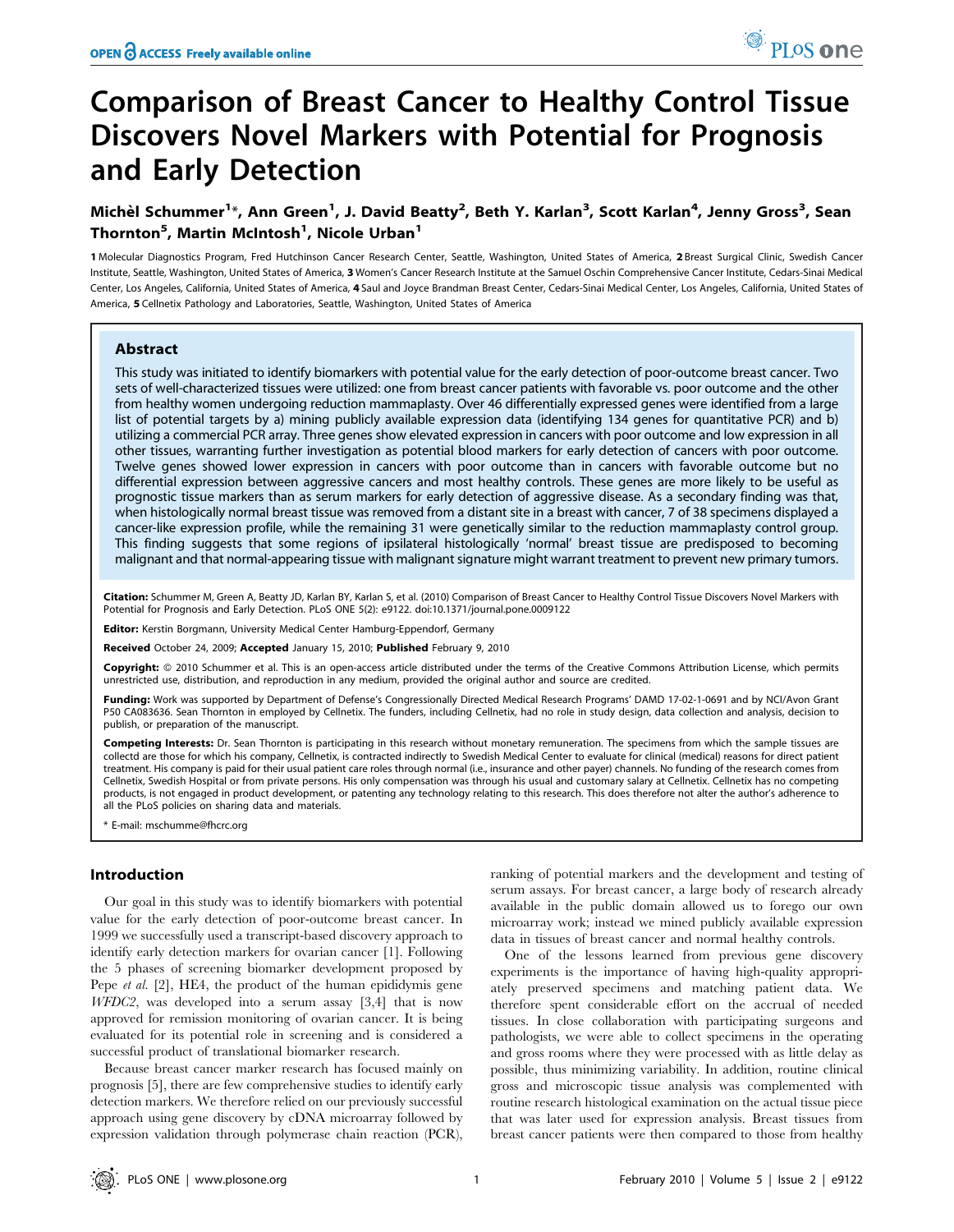individuals. While normal tissue adjacent to the cancer is relatively easy to obtain, we feared that in cancer patients, cancer-related pathways may be perturbed in these tissues [6]. We therefore used normal tissue from breast reduction mammaplasties as controls.

We identified a few genes meeting necessary criteria for potential development as serum markers for diagnosis or early detection of poor-outcome breast cancer. In addition we identified several genes with potential to guide prognosis and therapy.

#### Results and Discussion

Our goal was to identify tissue markers that differentiate between healthy breast tissues and breast cancer tissue from patients with poor outcome. This was done in a series of successive steps: Establishment of the range of expression of genes in healthy breast tissue; database mining to identify potential genes with differential expression between breast cancers and controls; expression validation of these genes in breast cancer tissues and controls; and identification of those genes with over-expression in cancers with poor outcome relative to both good-outcome cancer and healthy control tissue.

# Determination of Components of Variation of Normal Tissue

Table 1. Variability in gene expression.

The primary goal was to identify genes that discriminate between normal breast tissue and invasive carcinoma of the breast. Since normal breast tissue was to be used as a reference, a threshold needed to be determined above which a gene would be labeled as differentially expressed. Therefore we assessed the variability in gene expression within normal breast tissue To our knowledge, this has not previously been well studied. Quantitative PCR (SYBR) expression analysis was performed for 18 genes on an average of 3.5 tissue slices per breast from 10 women with bilateral reduction mammaplasty. The PCRs were normalized by their median and the duplicate runs were averaged. Table 1 shows overall gene expression variability (as standard deviation) and which fraction of it is attributable to the component variabilities of woman-to-woman (averaging  $64\% \pm 9\%$ ), within-breast (averaging  $30\% \pm 9\%$  and left-to-right breast (averaging 6% $\pm 3\%$ ). These percentages represent the overall magnitude of the different sources of variation as determined by ANOVA analyses. As expected, between-woman variability is greatest, twice that of within-breast variability, implying that the largest source of variation is heterogeneity among women. Approximately 30% of overall variation was explained by variation in the molecular behavior of different tissue specimens of the same breast (note the assays were performed in duplicate, and the coefficient of variation (CV) of the assay was small compared to each of these components of variation and so can be ignored). The smallest source of variation is the between-breast component, implying that normal material from a contralateral breast is a good surrogate for normal material from the affected breast. Note that the 30% within- and 6% between-breast variation does not imply that two biopsies from different breasts are more similar than two biopsies from the same

|                   |              | <b>Proportion of Standard Deviation</b> |                      |                                 |  |  |  |
|-------------------|--------------|-----------------------------------------|----------------------|---------------------------------|--|--|--|
| Marker            | <b>StDev</b> | <b>Between women</b>                    | <b>Within breast</b> | Between breasts (same<br>woman) |  |  |  |
| <b>ASPN</b>       | 0.88         | 75%                                     | 21%                  | 3%                              |  |  |  |
| CAV1              | 0.89         | 60%                                     | 38%                  | 2%                              |  |  |  |
| <b>CFB</b>        | 0.74         | 46%                                     | 46%                  | 8%                              |  |  |  |
| COL1A2            | 1.13         | 76%                                     | 15%                  | 10%                             |  |  |  |
| <b>CTGF</b>       | 1.07         | 67%                                     | 28%                  | 6%                              |  |  |  |
| GATA3             | 1.61         | 60%                                     | 36%                  | 4%                              |  |  |  |
| LETMD1            | 0.46         | 79%                                     | 11%                  | 9%                              |  |  |  |
| MGST1             | 0.94         | 59%                                     | 37%                  | 4%                              |  |  |  |
| <b>LYZ</b>        | 1.08         | 66%                                     | 23%                  | 8%                              |  |  |  |
| MMP <sub>2</sub>  | 0.63         | 50%                                     | 39%                  | 10%                             |  |  |  |
| MUC1              | 2.34         | 62%                                     | 34%                  | 4%                              |  |  |  |
| <b>SPARC</b>      | 0.71         | 74%                                     | 22%                  | 3%                              |  |  |  |
| SUMF <sub>2</sub> | 0.39         | 55%                                     | 35%                  | 7%                              |  |  |  |
| TIMP1             | 0.69         | 65%                                     | 26%                  | 9%                              |  |  |  |
| TIMP <sub>2</sub> | 0.49         | 63%                                     | 29%                  | 7%                              |  |  |  |
| TIMP3             | 0.60         | 67%                                     | 30%                  | 3%                              |  |  |  |
| <b>WFDC2</b>      | 2.73         | 61%                                     | 35%                  | 4%                              |  |  |  |
| <b>YWHAZ</b>      | 0.37         | 64%                                     | 30%                  | 5%                              |  |  |  |
|                   | Mean         | 64%                                     | 30%                  | 6%                              |  |  |  |
|                   | <b>StDev</b> | 9%                                      | 9%                   | 3%                              |  |  |  |

Variability in healthy breast tissue from non-cancer patients measured in 18 genes by ANOVA. The Standard Deviation (StDev) stands for the variability of each individual gene across all tissue specimens. The third column shows the proportion of the standard deviation attributed to differences between women. The fourth column shows the standard deviation attributed to differences within one breast of an individual woman and the last column shows the additional proportion of standard deviation due to the variability between both breasts of the same woman. The overall mean proportion of variability by individual woman is 30% plus 6%. doi:10.1371/journal.pone.0009122.t001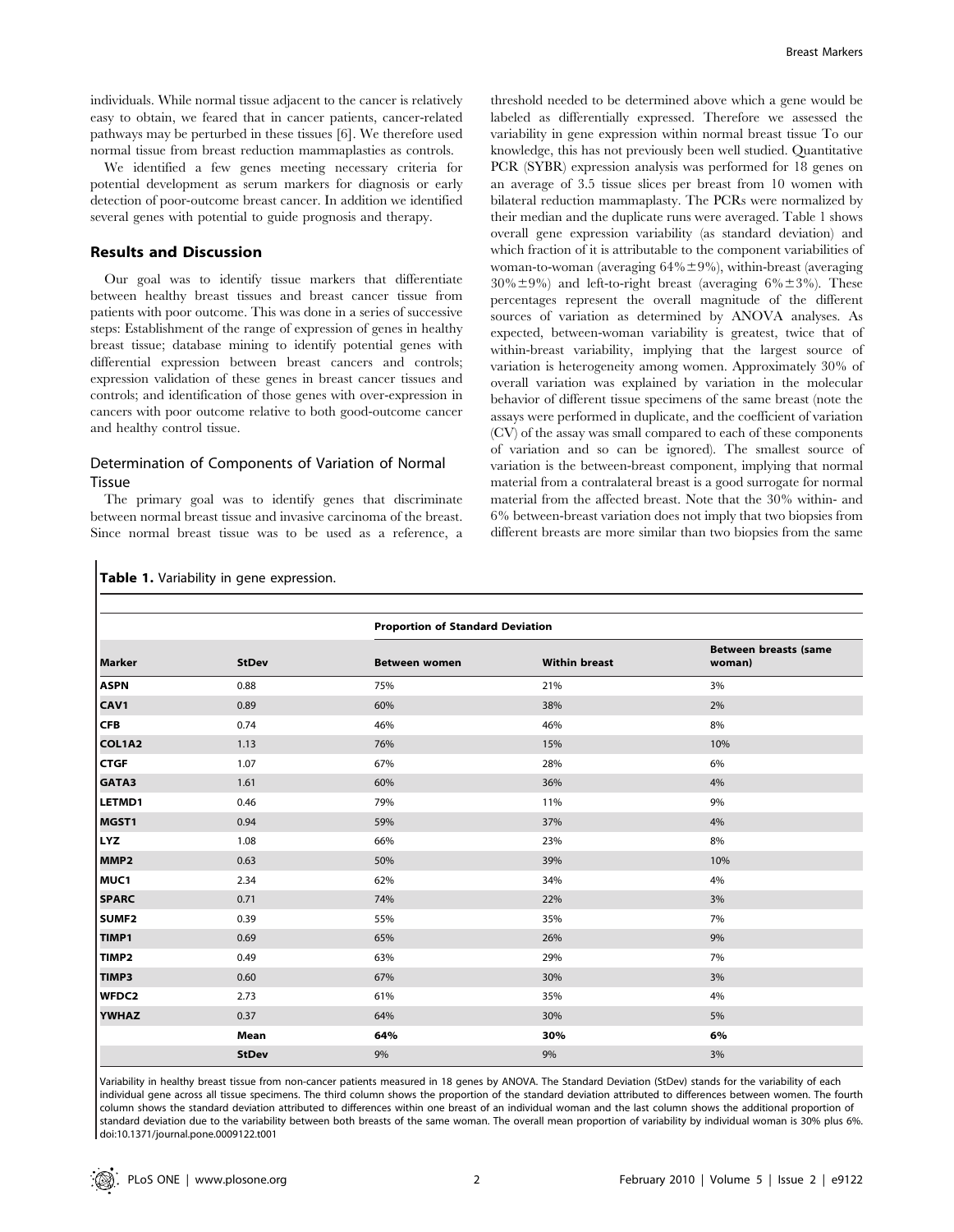breast. Rather, informally, a histogram of expression from biopsies across breasts will have a standard deviation that is only 6% larger than the histogram within a breast (the 6% refers to the excess variation when sampling across breasts). Because each value was median-centered, the standard deviation also represents a surrogate for CV in the population; it is scaled to the typical expression levels. Six of the 18 genes have standard deviations above 1 (COL1A2, CTGF, GATA3, LYZ, MUC1 and WFDC2) that could be related to a spotty expression pattern (e.g. only a few cells in a tissue express the transcript). Of note, this elevated variability is unrelated to within-breast variability. For WFDC2, the gene with the highest variability across all tissue specimens, the standard deviation is 2.73. Therefore, for subsequent comparisons of expression in cancer to that in healthy normal tissue, a threshold will be chosen consisting of the mean expression in healthy breast mammaplasty tissue plus 3 standard deviations (viz. 8.19 for WFDC2). The same calculation will be done for each gene.

# Database Mining Identifies Genes with Differential Expression between Breast Cancer and Normal Tissues

Despite a large body of research on gene and protein expression in breast cancer, few studies include healthy controls. In those that do [7,8,9,10,11,12,13,14,15,16], the control tissues are often not well characterized. Most publications report expression only in breast cancer and not in healthy controls. However, these are still useful for a cancer-to-normal comparison since their data can potentially be matched with those from other sources using healthy normal tissues. A sizable number of these breast publications use large-scale analysis, such as microarrays. These and additional expression data were compiled in a database (LevelsDB) that was then mined starting with genes contained in breast cancer data sets (4405 genes), followed by removal of genes and proteins whose subcellular localization makes the protein unlikely to be found in the blood stream by non-necrotic processes (confirmed nuclear, mitochondrial and ribosomal expression), leaving 3271. In a next step, housekeeping genes were excluded, followed by removal of genes with high levels of expression in normal tissues of organs with high cardiac output [17,18,19] (expression greater than 10 times the median in bone, brain, heart, kidney, lung, liver, skeletal muscle and pancreas). We rationalize that proteins can potentially be produced at base level in many cells and that big organs (with high cardiac output) may contribute more than others to a basic blood protein level. The higher a basic blood protein level, the harder it is to detect the excess protein made by the developing tumor. From the remaining 1290 genes and proteins we retained those with low expression in normal tissues. The lack of truly normal breast expression data, except for data from one normal tissue coming from a breast with cancer [20] required the use of other normal, especially epithelial tissues for subtractive comparison, contained in six datasets in LevelsDB. The last reduction step resulted in 150 genes and proteins of which 44 were likely to be secreted or membrane bound which makes them ideal as a blood marker. These were augmented by 90 genes for which literature review suggests a potential role as breast cancer markers, resulting in 134 genes (Table 2) for subsequent expression analysis by PCR. References for these additional genes are listed in the supplemental Document S1.

# Expression Validation Results in 46 Differentially Expressed Genes

To identify from the 134 genes those with the ability to discriminate between normal and malignant breast tissue, PCR expression analysis was performed on 93 tissues (24 invasive

| Table 2. 71 of 126 genes discriminate cancers from controls. |  |  |  |  |
|--------------------------------------------------------------|--|--|--|--|
|--------------------------------------------------------------|--|--|--|--|

| ADAM12*            |           | <b>CSNK2A1</b>      |           | MIF              |           | SCGB2A1             |   |
|--------------------|-----------|---------------------|-----------|------------------|-----------|---------------------|---|
| AGR <sub>2</sub> * |           | <b>CTGF</b>         | V         | MMP1             | $\Lambda$ | SCUBE2*             | V |
| AKT1               |           | <b>CTHRC1*</b>      | Λ         | MMP10            | л         | SDC <sub>1</sub>    |   |
| AMBP*              |           | CYP4B1*             | $\vee$    | <b>MMP11</b>     | $\Lambda$ | SFRP1               | V |
| <b>ANGPT2*</b>     | v         | CYR61               | v         | <b>MMP12</b>     | Δ         | SFRP2*              |   |
| APOL1*             | V         | DEFA1               |           | <b>MMP13</b>     | Δ         | <b>SNIP</b>         |   |
| ΑR                 | v         | DEFA3               |           | MMP14            |           | <b>SPARC</b>        | v |
| <b>ASPN*</b>       | Δ         | ECM1 <sup>*</sup>   |           | MMP16            |           | SPP <sub>1</sub>    | Δ |
| <b>BGN*</b>        | л         | <b>EGFR</b>         | v         | MMP <sub>2</sub> | v         | STC <sub>2</sub> *  |   |
| <b>BIRC5</b>       | $\Lambda$ | <b>EPO</b>          |           | <b>MMP20</b>     |           | SUMF <sub>2</sub> * |   |
| <b>BRCA2</b>       |           | <b>EPOR</b>         | v         | MMP3             |           | THBS <sub>2</sub>   |   |
| <b>BRMS1</b>       |           | ERBB3*              |           | MMP7             | V         | <b>TIMP1</b>        | Δ |
| <b>BUB1</b>        | л         | ERBB4               | v         | MMP8             |           | TIMP <sub>2</sub>   | V |
| C18orf8*           |           | ESR1                | $\Lambda$ | MMP9             |           | TIMP3               | V |
| CALB <sub>2</sub>  |           | ETAA1*              | V         | <b>MSLN</b>      |           | TIMP4               | V |
| CAV <sub>1</sub>   | V         | <b>FGFR2*</b>       | $\vee$    | MUC <sub>1</sub> | Δ         | TK <sub>1</sub>     | Δ |
| <b>CCNE1</b>       | Δ         | FN1*                | Δ         | <b>NES</b>       | V         | TM9SF2*             |   |
| <b>CD274</b>       | $\Lambda$ | <b>FOXA1</b>        | $\Lambda$ | OAS1*            |           | <b>TNFRSF10B</b>    | V |
| <b>CD44</b>        | ٧         | <b>GATA3</b>        | Δ         | OAS2*            | Δ         | <b>TNN</b>          | v |
| CDH <sub>1</sub>   |           | <b>GDF15</b>        |           | PEBP1            | v         | TOP2A               | Λ |
| <b>CDKN1B*</b>     | v         | HOXB7               | v         | PEBP4            |           | <b>TP53</b>         |   |
| CDX <sub>2</sub>   |           | IFIT <sub>1</sub> * |           | <b>PGR</b>       | v         | <b>TRPS1</b>        |   |
| CFB*               | Δ         | IGF2                |           | <b>PIK3CA</b>    |           | TTF1                |   |
| <b>COL11A1*</b>    | Δ         | <b>KRT20</b>        |           | <b>PIP</b>       |           | <b>VCAN</b> *       | Δ |
| COL1A1*            | л         | <b>KRT7</b>         |           | <b>PLAUR</b>     | л         | <b>VEGFA</b>        |   |
| <b>COL1A2*</b>     | $\wedge$  | LCN <sub>2</sub>    |           | PRLR*            |           | <b>VTCN1</b>        |   |
| COL3A1*            |           | LETMD1              | v         | <b>PROCR</b>     | v         | WFDC <sub>2</sub>   | Δ |
| COL5A1*            | $\wedge$  | LPAR3               |           | PSMA5*           |           | WT <sub>1</sub>     | Δ |
| COL5A2*            | v         | <b>LRRC15*</b>      | л         | PTPN1*           |           | XBP1                |   |
| COL6A3*            |           | <b>LTF*</b>         |           | <b>PVRL4</b>     |           | <b>YWHAZ</b>        |   |
| COL8A1*            |           | <b>LYZ*</b>         |           | <b>S100A7</b>    | Δ         |                     |   |
| <b>COMP*</b>       | Δ         | MGST1               | $\vee$    | S100B*           | V         |                     |   |

126 genes found by mining of expression data and/or LevelsDB (asterisk). Thresholds for cancers and controls were determined by expression in the 28 normal mammaplasty tissues as mean +3 SD for genes with over-expression in the cancers and as below the minimum for genes with under-expression in the cancers. Over- ( $\Delta$ ) or under- (V) expression in cancer tissue with  $\geq$ 20% of the cancers and  $\leq$ 5% of the controls above or below threshold.

doi:10.1371/journal.pone.0009122.t002

cancers, 38 ipsilateral normals, 3 contralateral normals, 28 tissues from breast reduction surgery) from 64 women (Supplemental Tables S1 and S2). The cDNA was oligo-dT primed. A commadelimited file with the expression data is available in the supplemental document S2. PCR results for 8 genes were not conclusive even after 2 repeats and the genes were removed from further analysis (supplemental Table S3). Of the 126 remaining genes, 67 discriminated between the 25 cancer tissues and the 28 mammaplasty controls with  $\geq$ 20% of the cancers and  $\leq$ 5% of the controls above or below threshold (Table 2, and supplemental Table S3).

After completion of the PCR work, a new PCR-based technology (OpenArray by BioTrove, Woburn, MA) had come to the market that allowed for more rapid gene expression analysis [21]. This technology was used to confirm the expression of a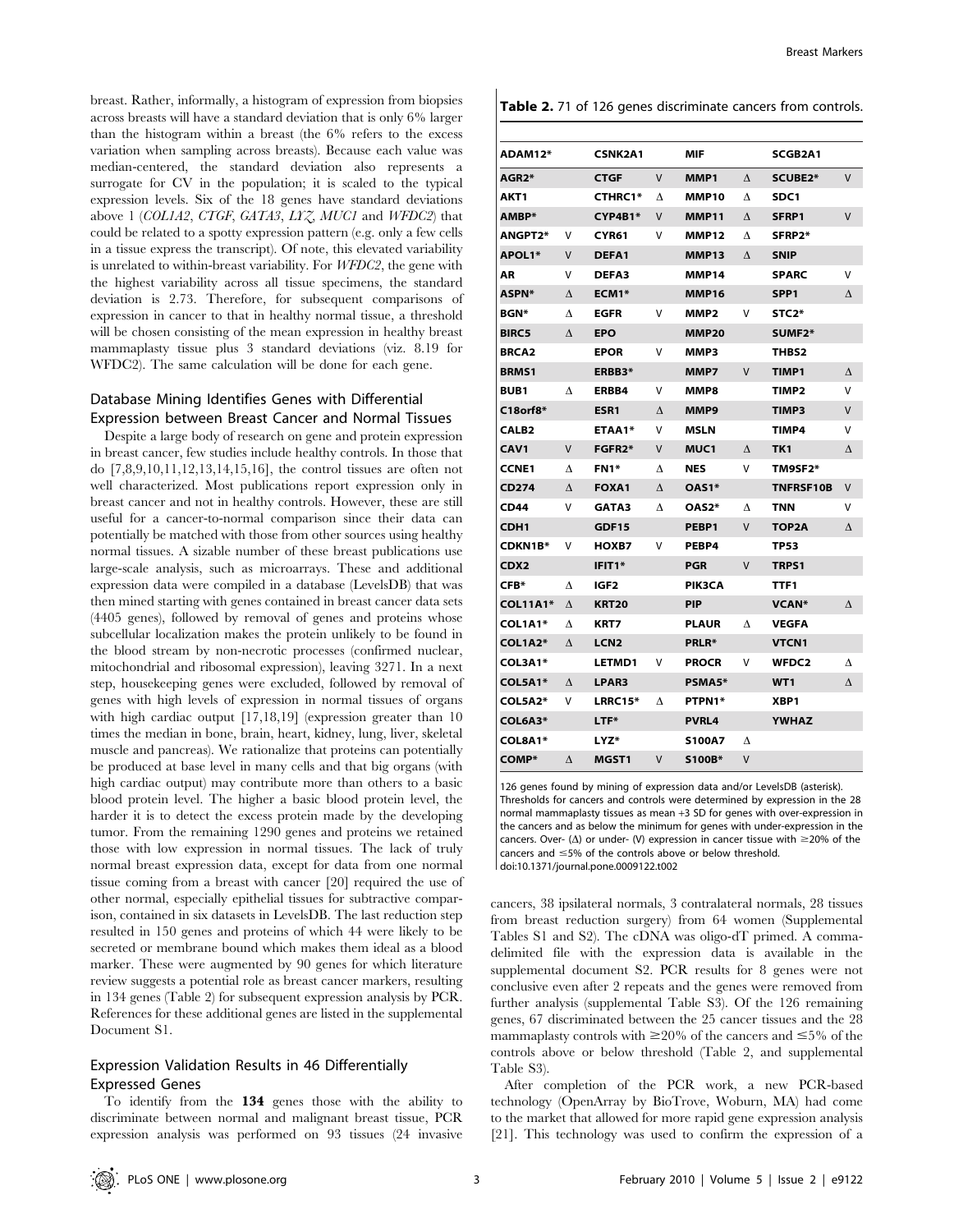subset of the genes on a subset of the tissues. BioTrove's Cancer Pathways OpenArray plate included primer pairs specific for 606 genes associated with DNA repair, angiogenesis, cell adhesion, apoptosis, cell cycle and many genes encoding kinases. Of the 134 genes from database mining, 41 overlapped with the OpenArray panel which was suitable for confirmation of about 30% of the original results. Out of the 94 tissues that were originally tested, 13 were randomly selected from the 24 cancer tissues and likewise 9 from the 28 mammaplasty controls. Applying the same criteria as for the original set, the OpenArray analysis of the reduced set selected the same differentially expressed genes as the analysis of the original set (supplemental Table S4). Both amplifications had good correlation (supplemental Table S5) with an averaged coefficient of variation of 38% (12%–71%), even considering the differences between both methods (oligo-dT versus random priming; differences in primer sequences).

Unsupervised cluster analysis of the 93 tissues and 67 genes shows that 46 genes have the power to separate cancer tissues from controls, thus confirming the validity of our approach (Figure 1, red and green bars in the left). The mammaplasty control patients, seen in Los Angeles, were on average 15 years younger than the patients with tumor or ipsi- and contralateral normal tissue, seen in Seattle. While differences in institution and age could potentially introduce bias, the interspersing of the normal tissues in the control cluster suggests that this is not the case (Figure 1). This can be attributed in part to the strict adherence to identical specimen collection protocols at both sites. No clustering behavior was found based on other factors listed in the supplemental Table S1, including mammography (BI-RADS) score and breast density at the last mammogram before diagnosis, lymph node positivity, tumor size, number of foci, stage and grade.

This first outcome from our analysis was 46 genes that show differential expression between cancers and healthy breast tissues. Having applied a similar strategy to discover serum markers for ovarian cancer  $([1,2,3,4])$ , we have reason to believe that these 46 genes have similar potential because our mining procedure favored proteins with expression outside of the cell and with low potential of being secreted at high level by other healthy tissue. Once proven to be differentially expressed as serum proteins, it will need to be investigated whether a marker could complement mammography in early detection.

#### Comparison to Previously Published Results

Comparing the present gene expression results to those previously published is difficult because prior studies rarely used healthy normal controls. While the terms "over-" and "underexpression'' are common in the breast cancer literature, they most often refer to expression of one cancer state relative to another or to a cell line, and not relative to a healthy normal control. The three breast cancer publications that used mammaplasty tissue as controls confirm the expression pattern of the metalloproteinases [22],  $\text{IWHA}$  $\zeta$  [6],  $\text{ERBB}3$  and  $\text{ERBB}4$  [23]. Furthermore COL1A1 and COL1A2 over-expression was also seen in a meta-analysis of 13 publications comparing breast cancer to largely undefined and probably ipsilateral normal tissue [24]. This gives credence to the observed expression pattern of the remaining genes.

# Identification of Additional Differentially Expressed Genes

The OpenArray Cancer Pathways chip contained 606 genes of which 41 were used for confirmation of the PCR results. Unsupervised cluster analysis of the remaining 565 genes in the 13 cancers and 9 control tissue results in a clear distinction between over- and under-expressed genes. The OpenArray PCR

was not duplicated and thus the results have greater error margins. Therefore more stringent filtering conditions were applied than for the original PCR: genes with differential expression in more than 30% of the tumors at a tumor-to-normal ratio of 1.2 were removed from the dataset. Of the resulting 102 genes, 88% were found to be under-expressed in the tumor tissues (see supplemental Figure S1), as indicated by the negative %CV numbers in Table 3. Once confirmed in their expression, it is likely that some of these 102 genes will be added to the 46 potential markers.

The high number of under-expressed genes contrasts sharply with above results where over- and under-expressed genes are equally represented. The Cancer Pathways genes had been selected based on general cancer literature which includes a large number of within-cancer and cell line experiments. Our data mining on the other hand focused on breast cancer, normal-tocancer differences and extracellular expression. Hence, the former contains a larger number of intracellular, regulatory proteins. Interestingly, the differentially expressed genes in both sets are enriched for connective tissue genes, suggesting that alteration in the composition of the connective tissue is an important factor in cancer formation.

#### Identification of Markers for Cancers with Poor Outcome

Unsupervised cluster analysis of the original PCR data resulted in a cancer cluster with two sub-clusters, one enriched for patients with cancers of the luminal subtype and one of the basal subtype, as defined by hormone receptor and HER2 expression [25] (Figure 1). Removing the normal tissues from analysis does not alter this clustering behavior (Supplemental Figure S2). The composition of these two sub-clusters is summarized in supplemental Table S6. The luminal-like sub-cluster is defined by overexpression of the luminal markers ESR1, PGR and GATA3  $[26,27,28]$  in all of its tissues and by the over-expression of CTGF, MMP2, AR, CFB, CD44, EPOR, CDKN1B, ETAA1, FGFR2, TNFRSF10B, ERBB4, SCUBE2, FOXA1 and MUC1 in tissues from cancers with lobular or mixed ductal-lobular histology. Except for AR [29] and ESR1 [30], none of these genes can be linked to lobular cancer histology, in particular the comparison by Zhao et al. of ductal and lobular carcinomas [31]. The role of GATA3 for the maintenance of the luminal phenotype has been reviewed by Tlsty, particularly the correlation of low expression of GATA3 and low estrogen receptor alpha [32] which the present data confirm. The basal-like sub-cluster, characterized by the under-expression of these genes, is enriched for triple-negative (hormone receptor and HER2-negative) cancers and contains all cancer tissues of patients that are deceased (black dots) or have recurred (orange dots). Lobular breast carcinomas are known to be associated with better survival than ductal carcinomas [30,33] and triple-negative breast cancers have been associated with poor prognosis [34]. Also, in a meta-analysis of published breast cancer cDNA data, low GATA3 expression is linked with poor clinical outcome [35]. The difference between these cancer sub-clusters could therefore be attributed to the aggressiveness of the disease. Supporting this idea is the fact that the one lobular cancer tissue in the basal-enriched cluster comes from a deceased patient (patient 26), which would infer that severity of outcome supersedes histology.

The genes with over-expression in cancers with favorable as opposed to those with poor outcome are listed in Figure 1 under "mixed expression" on the left. While some of these genes have been linked to the basal subtype [7,10] and some are now being used to predict disease outcome, including SCUBE2 in Oncotype DX [36] and Mammaprint [37], the majority of them may constitute a novel group of genes that predict outcome and/or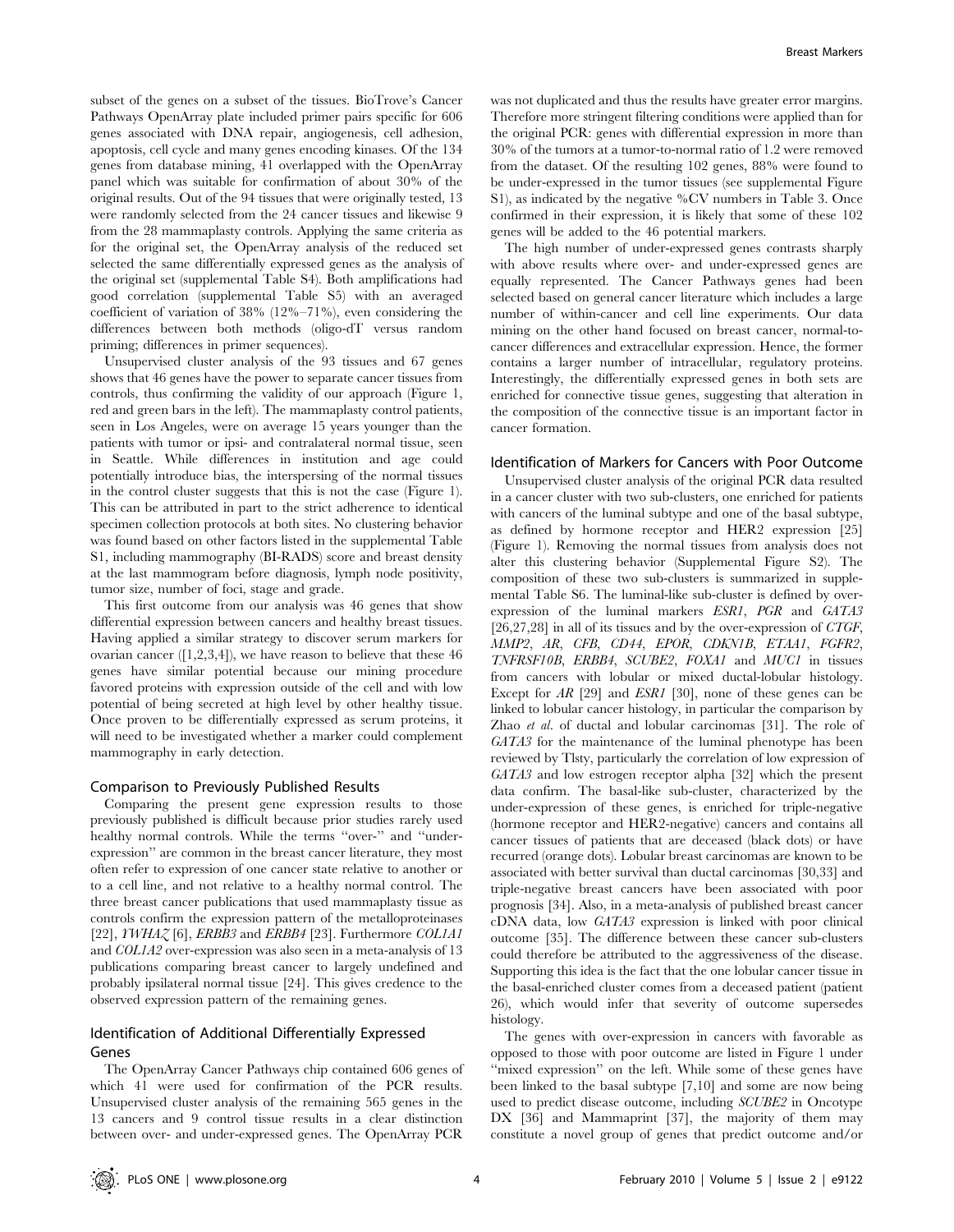

Figure 1. Unsupervised hierarchical clustering of 93 tissues and 67 genes. Unsupervised hierarchical clustering of 93 tissues (24 invasive cancers, 38 ipsilateral normal, 3 contralateral normal, 28 normal tissues from reduction mammaplasty) from 64 patients and 67 genes that discriminate between invasive tissues and mammaplasty normal tissues (red and green dots: over- and under-expression by PCR). Columns: tissues form two distinct clusters (indicated below the figure). Rows: genes form a cancer and a normal cluster, the latter being divided in one with underexpression in all cancer tissues (left, green line) and one with mixed expression (orange-blue line). Luminal-like and basal-like clusters are indicated above the figure. The part of the heat map driving the luminal-like cluster is boxed (blue: luminal-like genes, turquoise: lobular tissues). Tissues from deceased or recurred patients have a black or orange dot above the tissue descriptor which has the following abbreviated components: PatientNo – Diagnosis (IDC = invasive ductal carcinoma, ILC = invasive lobular carcinoma, MET = metaplastic carcinoma, MUC = mucinous carcinoma, NML = normal) – Stage – Grade TissueNo – Description (CA = cancer, NM = normal mammaplasty, NI = normal ipsilateral, NC = normal contralateral) BI-RADS Density Subtype (LUM = luminal, BAS = basal HER2). The tissue descriptors are shaded as follows: orange = lobular cancers, pink = other cancers, green = ipsilateral normals, blue = contralateral normals, purple = mammaplasty normals. Heat map: Red = up-regulation, green = downregulation, grey = missing or zero value. The lines below the heat map connect tissues from the same patient. doi:10.1371/journal.pone.0009122.g001

inform treatment. Three genes (S100A7, SPP1 and MMP12) are over-expressed in the cancers with poor outcome compared to both cancers with favorable outcome and healthy controls warranting further investigation as potential blood markers for early detection of cancers with poor outcome.

In summary, the majority of the genes that distinguish cancers by outcome are expressed at lower levels in tissues with poor than in those with favorable outcome. Interestingly, these same genes are also under-expressed in most controls, suggesting that, by and

large, molecular profiles might not be able to distinguish aggressive breast cancer from healthy breast tissue. This suggests that these genes have no potential as markers for the detection of aggressive breast cancer, but they hold potential as prognostic markers.

# Histologically Normal Tissues from an Affected Breast Can Demonstrate Molecular Predisposition to Cancer

Unsupervised cluster analysis of the original PCR data placed 7 of the 38 ipsilateral normal tissues in the cancer cluster (Figure 1).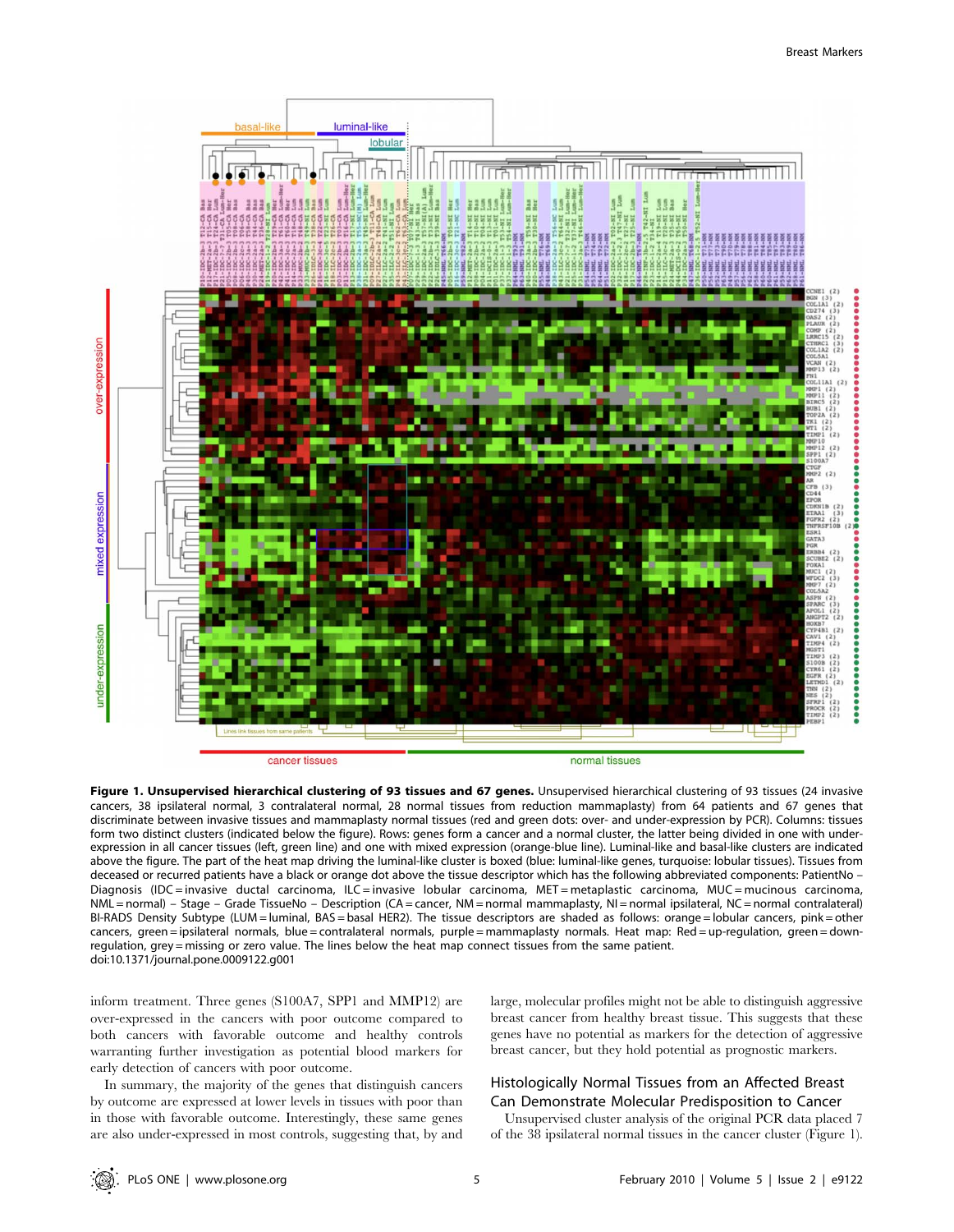|  |  |  |  |  | Table 3. Genes resulting from the OpenArray analysis. |  |  |
|--|--|--|--|--|-------------------------------------------------------|--|--|
|--|--|--|--|--|-------------------------------------------------------|--|--|

| CSF1         | $-100%$ | <b>HADHA</b>    | $-77%$ | <b>TP53I3</b>     | $-62%$ | SLC <sub>2</sub> A <sub>3</sub> | $-38%$ |
|--------------|---------|-----------------|--------|-------------------|--------|---------------------------------|--------|
| EGR1         | $-100%$ | <b>MCC</b>      | $-77%$ | ANPEP             | $-54%$ | SMPD1                           | $-38%$ |
| FLT1         | $-100%$ | RELA            | $-77%$ | BAG1              | $-54%$ | <b>TGFBI</b>                    | $-38%$ |
| FOS          | $-100%$ | BTG2            | $-69%$ | <b>ILK</b>        | $-54%$ | BNIP3                           | $-31%$ |
| NID1         | $-100%$ | <b>CNBP</b>     | $-69%$ | ING1              | $-54%$ | CBLB                            | $-31%$ |
| SEPP1        | $-100%$ | DHX8            | $-69%$ | PECAM1            | $-54%$ | DEGS1                           | $-31%$ |
| <b>SRPX</b>  | $-100%$ | EPHA2           | $-69%$ | PIR               | $-54%$ | EGLN1                           | $-31%$ |
| TGFBR2       | $-100%$ | GNB2L1          | $-69%$ | RIPK1             | $-54%$ | ETV <sub>6</sub>                | $-31%$ |
| TGFBR3       | $-100%$ | IGFBP4          | $-69%$ | SFRS7             | $-54%$ | FOSL <sub>2</sub>               | $-31%$ |
| TIE1         | $-100%$ | NDRG1           | $-69%$ | <b>TSG101</b>     | $-54%$ | LDHA                            | $-31%$ |
| <b>VIM</b>   | $-100%$ | PAQR3           | $-69%$ | CAPNS1            | $-46%$ | NR1D1                           | $-31%$ |
| HYAL1        | $-92%$  | PEA15           | $-69%$ | CHPT1             | $-46%$ | <b>PRKCD</b>                    | $-31%$ |
| <b>PPARG</b> | $-92%$  | PFDN5           | $-69%$ | EIF <sub>5</sub>  | $-46%$ | <b>PRNP</b>                     | $-31%$ |
| RAB5A        | $-92%$  | RAF1            | $-69%$ | GTF2I             | $-46%$ | SORT1                           | $-31%$ |
| SEMA3C       | $-92%$  | RAP1A           | $-69%$ | JAK1              | $-46%$ | <b>TRADD</b>                    | $-31%$ |
| SPRY2        | $-92%$  | SKI             | $-69%$ | MDM <sub>2</sub>  | $-46%$ | <b>EVL</b>                      | 31%    |
| CCND3        | $-85%$  | SP <sub>1</sub> | $-69%$ | MLLT10            | $-46%$ | HSPB1                           | 31%    |
| CDC42BPA     | $-85%$  | STK3            | $-69%$ | SELENBP1          | $-46%$ | KIF3B                           | 38%    |
| <b>CIRBP</b> | $-85%$  | CSF1R           | $-62%$ | ATP5B             | $-38%$ | PKM2                            | 38%    |
| FOXO1        | $-85%$  | GAS6            | $-62%$ | AXL               | $-38%$ | RFC4                            | 38%    |
| <b>ITGB3</b> | $-85%$  | NF <sub>2</sub> | $-62%$ | CTNNA1            | $-38%$ | RARA                            | 46%    |
| PTEN         | $-85%$  | PECI            | $-62%$ | <b>DCN</b>        | $-38%$ | RAD21                           | 54%    |
| <b>RHOB</b>  | $-85%$  | <b>PRKCE</b>    | $-62%$ | EXT1              | $-38%$ | PRC1                            | 77%    |
| TYRO3        | $-85%$  | STAT3           | $-62%$ | <b>HRB</b>        | $-38%$ | SKIL                            | 77%    |
| ABL1         | $-77%$  | TAF1            | $-62%$ | PPP2R5A           | $-38%$ |                                 |        |
| CD59         | $-77%$  | TJP1            | $-62%$ | PRKD <sub>2</sub> | $-38%$ |                                 |        |

List of the 102 genes from the OpenArray analysis and percentage of tumor tissues they were differentially expressed in. Negative numbers indicate under-expression. doi:10.1371/journal.pone.0009122.t003

The difference between these and the remaining 31 ipsilateral tissues cannot be correlated with tissue or patient characteristics (supplemental Tables S1 and S2). Because BRCA status was not recorded, the study does not address any possible link between mutation and a cancer-like gene expression pattern in ipsilateral normal tissue. Another explanation is a positional effect related to distance between lesion and the site of normal tissue collection or that index lesion and ipsilateral normal tissue come from the same lobe [38]. Consequently, a normal tissue from an unaffected contralateral breast should display a normal-like gene expression pattern. Indeed, of the three contralateral normal tissues, the two coming from a breast without evidence of cancer were found in the normal cluster and the third, from a breast with malignancy, grouped with the cancers.

Tripathi et al. compared normal tissue from mammaplasty to ipsilateral normal and breast tissue with in situ disease. They found that global gene expression abnormalities exist in both normal epithelium of breast cancer patients and early cancers [6]. The results presented here go one step further by including samepatient invasive tissues. This leads to the conclusion that ipsilateral normal tissues with cancer-like gene expression are molecularly predisposed to cancer. To validate these findings, BRCA status of the patient and positional information of the tissue pieces harvested from a breast would need to be recorded. Our tissue collection protocol has been altered accordingly.

#### Conclusions

Our results suggest that many of the genes commonly attributed to cancer pathways are expressed at lower levels in breast cancers than in normal breast tissue, confirming and further extending results by Tripathi et al. [6]. Furthermore, the genes that predict aggressive phenotype in between-cancer comparisons are in their majority not differentially expressed between aggressive cancers and healthy controls. If serum assays commonly measure the increase of a marker rather than its absence in cancer, our findings would help explain the current lack of suitable blood markers for breast cancer, particularly in patients with poor prognosis malignancies. With the exception of three genes (MMP12, S100A7 and SPP1) whose expression requires further validation, we were unable to find markers with potential utility for the detection of aggressive disease.

In spite of these shortcomings, our work resulted in the identification of a number of differentially expressed genes, including a minimum of 46 discriminating between cancer and controls and 12 related to aggressive disease. These 46 also identify regions of ipsilateral histologically 'normal' breast tissue are predisposed to becoming malignant. Of all discovered genes, those coding for proteins that are readily shed may be of interest for serum marker evaluation, assuming a positive correlation between transcript and protein expression and that the proteins are shed into the blood. Markers that are over-expressed but not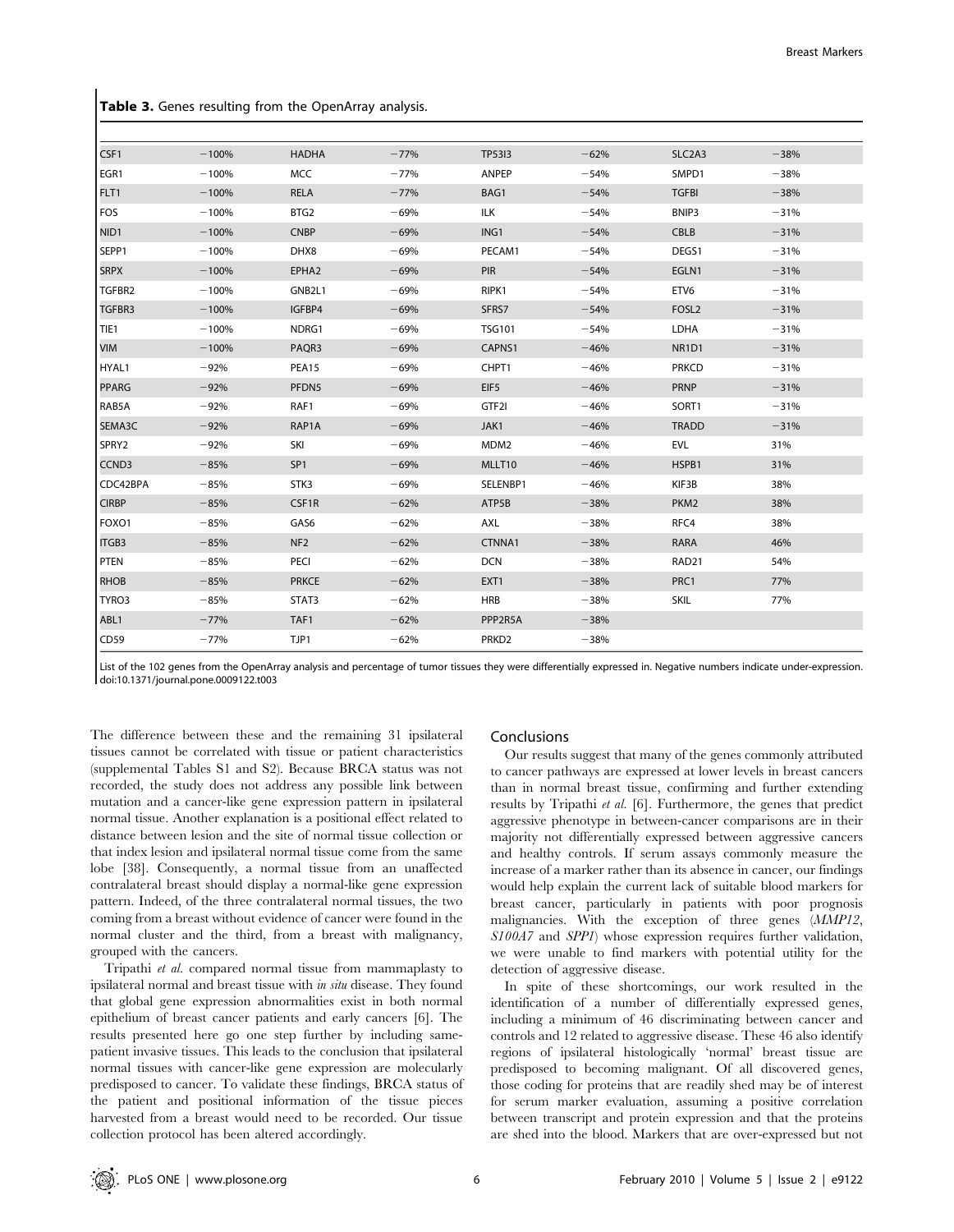shed may be the most attractive for tumor-specific localization, including prognosis.

# Methods

### Ethics Statement

This study was conducted according to the principles expressed in the Declaration of Helsinki. The study was approved by the Institutional Review Board of Fred Hutchinson Cancer Research Center (IRB#5317), Cedars Sinai Cancer Center (IRB#4321/ CR00002187) and Swedish Medical Center (IRB#3992C-03). All patients provided written informed consent for the collection of samples and subsequent analysis.

#### Patients and Tissues

Patients were enrolled at Swedish Medical Center, Seattle and Cedars Sinai Medical Center, Los Angeles. Patients were consented before surgery and administered a health status and family history questionnaire. Hospital records were used for follow-up. Patient characteristics are reported in the supplemental Table S1. Cancer, ipsi- and contralateral normal tissues were obtained at Swedish Medical Center from 44 patients (including 7 with neoadjuvant treatment) undergoing mastectomy. Tissues from breast reduction surgeries (20 patients) were obtained from private practices in Los Angeles and histologically analyzed to exclude any with abnormalities. In all cases, tissue was obtained and processed by research personnel in the operating or gross room and frozen within 1 hour of surgery. The frozen tissue available for research (mean: 150 g, range: 20–500 g) was split into several pieces of which one was fixed in formalin, embedded in paraffin and used for histological examination by a pathologist. The other pieces were kept frozen and used for RNA extraction. No microdissection was performed. Viable tumor cell content in the cancer tissues varied from 15% to 95%, the rest being mostly fibrous and fatty tissue (Supplemental Table S2). We did not select tissues with more than 60% fat content. The variability in tumor cell volume is a consequence of our collection procedure where samples were taken from various distances to the main tumor mass. Furthermore, lobular carcinomas (25% of our cancer tissues) often display low tumor cellularity. Unsupervised cluster analysis of these tissues showed no cluster formation based on tumor cell content (Supplemental Figure S2). In the end, gross and microscopic clinical evaluation matched the histology of the actual tissue piece being analyzed in 50% of the cancer tissues and 67% of tissues with normal histology.

#### LevelsDB

Over the last 10 years a database has been compiled (LevelsDB) that holds gene and protein expression information from over 134 publications (90% transcript-, 10% protein-based) and 21,890 genes. LevelsDB was created to facilitate the discovery of markers for cancer detection, and emphasis was given to publications with data for normal controls as well as cancers. LevelsDB uses the GeneID as an identifier [39] which is related to the gene symbols governed by the Guidelines for Human Gene Nomenclature [40]. The datasets were extremely variable in the way they recorded expression, ranging from a simple list of proteins to raw cDNA microarray expression data. As a consequence, LevelsDB forewent exact representation of original expression values. Instead, it recorded whether or not a transcript or protein was present in a given tissue, whether it had tumor-to-normal ratios above a factor 2 or, in the case of cDNA microarray-based expression data, whether a mRNA was expressed at low, medium or high levels (threshold defined by 1x, 3x, and 10x the median expression across all tissues). LevelsDB also contains data on subcellular localization.

The datasets used in LevelsDB are listed in the supplemental Document S1. Access to this database is available upon request.

# RNA Extraction and Real-Time PCR (SYBR)

Snap-frozen tissues were homogenized with a TissueLyser (Qiagen, Valencia, CA) in Trizol (Invitrogen, Carlsbad, CA). Total RNA was then extracted using RNeasy with DNAse I (Qiagen). RNA quality was measured by Agilent 2100 Bioanalyzer (Agilent, Santa Clara, CA) to have a 28S/18S RNA ratio of  $1\pm0.2$ and by spectrophotometer with an  $OD_{260}/OD_{280}$  ratio  $>1.6$ ). Mean total RNA yield was  $90 \pm 130$  ug per mg of tissue. Copy DNA was reverse transcribed from 5 µg of total RNA (Superscript III kit, Invitrogen) with oligo-dT priming, of which 50 ng were used as template in a 15 µl PCR. Copy DNA was amplified using the SYBR green kit (Invitrogen) on a 7900HT Fast Real-Time PCR System (Applied Biosystems, Foster City, CA). Each 384-well plate contained aliquots of all cDNAs used during the experiment as well as a standard made with testes cDNA in 5 dilutions (1:1, 1:3, 1:9, 1:27, 1:81) as duplicates, amplified with primers for ACTB (all cDNAs were sub-aliquoted and stored at  $-20^{\circ}$ C for consistency). This allowed us to transform the logarithmic cycle threshold (CT) values into linear values. Reactions were performed in duplicate or, if samples did not amplify well or if the correlation between the runs was poor, in triplicate. All PCRs were normalized by the averaged expression of three housekeeping genes ACTB, B2M and TMED10 run in triplicate. Primer sequences are listed in the supplemental Document S3.

#### OpenArray Transcript Expression

Two micrograms of total RNA were reverse transcribed using the High Capacity cDNA RT Kit (Applied Biosystems) with random hexamer primers. All cDNA was analyzed on the Cancer Pathways OpenArray system (BioTrove, Woburn, MA) using the Fast Start DNA SYBR Green kit (Roche, Nutley, NJ). Four cDNA samples were tested simultaneously per plate, with 16 samples per run. CT values were transformed into linear values by calculating 1.735  $\prime\prime$  (32 - CT). Values were normalized by the mean of 18 housekeeping genes. The expression values from the OpenArray platform and the qPCR (SYBR) were mean-normalized to allow for comparison across the two platforms.

#### Cluster Analysis

Unsupervised hierarchical clustering was performed using Spearman rank correlation as similarity metric and centroid linkage as clustering method. PCR expression values were averaged between duplicate runs, mean-normalized and entered into the Cluster program [41] as log2 values. The tree was visualized using Java Treeview [42].

# Supporting Information

Document S1 List of the datasets used in LevelsDB and references for the 134 potential marker genes.

Found at: doi:10.1371/journal.pone.0009122.s001 (0.06 MB RTF)

Document S2 PCR expression data of the 134 genes in 93 tissues including explanation of the data processing.

Found at: doi:10.1371/journal.pone.0009122.s002 (0.06 MB CSV)

Document S3 Primer sequences for the genes amplified the qPCR.

Found at: doi:10.1371/journal.pone.0009122.s003 (0.01 MB CSV)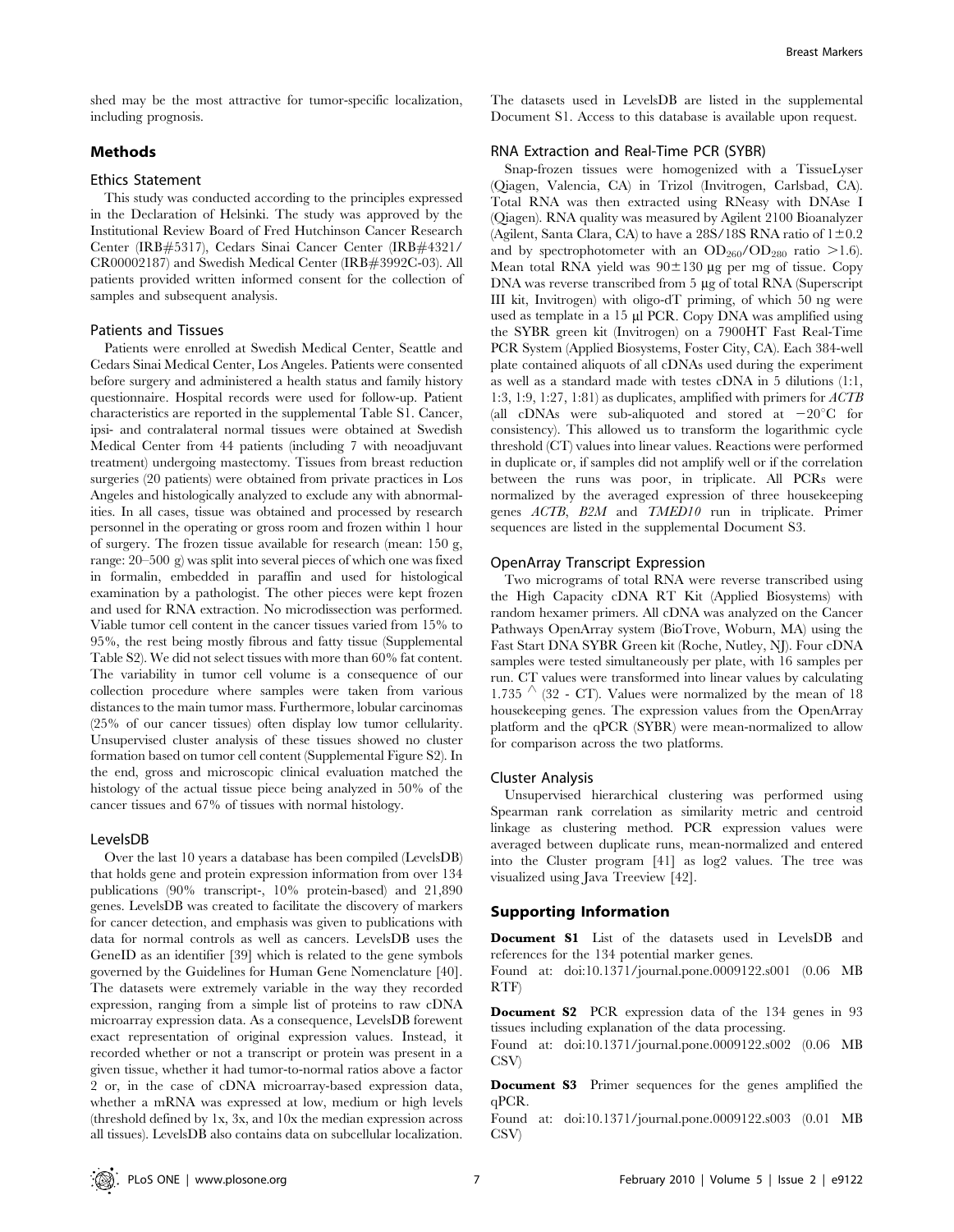Table S1 Characteristics of the 64 patients who donated tissue. Age at diagnosis, Diagnosis (IDC = invasive ductal carcinoma, ILC = invasive lobular carcinoma, MET = metaplastic carcinoma, INF = inflammatory carcinoma, MUC = mucinous carcinoma, NML = normal), Stage, grade and tumor size noted during gross histopathological examination, Number of positive lymph nodes out of all tested, BI-RADS mammography score  $(1 = normal,$  $2 = \text{benign}, 3 = \text{probability benign}, 4 = \text{surpicious}, 5 = \text{malignant}$ Breast Density score  $(0 = \text{fatty}, 1 = \text{average}, 2 = \text{dense}, 3 = \text{very})$ dense), Race (White, Black, Hispanic, Asian), Hormone receptor (estrogen and/or progesterone) and ERBB2 status, and the tissue(s) used (NI = normal ipsilateral, CA = invasive cancer, NC = normal contralateral,  $NM =$  normal from mammaplasty; fatty = 20-50% fat). Progression-free survival (PFI) and survival given in months. NED = no evidence of disease. Empty cells: no information. It should be noted that the breast reduction population was 15 years younger than the breast cancer population.

Found at: doi:10.1371/journal.pone.0009122.s004 (0.47 MB PDF)

Table S2 Tissue Characteristics. Histopathological examination was performed on the tissue piece adjacent to the one used for RNA extraction. Patient numbers in the first column match those in table S1. Tissue classification is explained in table S1. In the case of tumor tissue, the histology lists the percentage of the tissue specimen that was involved by tumor. The percentage of viable tumor cells, necrosis and the inflammatory component within the tumor histology is listed in the last three columns. These numbers don $\triangle^1/4$ t add up to 100% as we did not record the percentage of fibrous or fatty tissue. However, we limited collection of all tissues to those with less than 60% fat. Please note that tumor grade of an individual tissue piece might differ from the grade of the entire tumor listed in table S1. Found at: doi:10.1371/journal.pone.0009122.s005 (0.31 MB PDF)

Table S3 List of the 134 genes (by gene symbol) found by mining of expression data and/or LevelsDB mining (asterisk). References are listed in the Supplement. The 8 genes for which PCR was inconclusive are struck through. Thresholds for the cancers and controls were determined by the expression in the 28 normal mammaplasty tissues as mean +3 SD for genes with overexpression in the cancers and as below the minimum for genes with under-expression in the cancers. These cutoff values lie well above the gene expression variability in normal breast tissues listed in Table 1. Columns 2 and 3 list the percent of cancer or control tissues above or below this threshold. Result column: over- or under-expression in cancer tissue for genes with  $\ge$  = 20% of the cancers and  $\leq$  = 5% of the controls above or below threshold. Found at: doi:10.1371/journal.pone.0009122.s006 (0.06 MB PDF)

Table S4 Comparison of PCR results from the original PCR and the OpenArray results from the reduced tissue and gene set. Listed are the expression values for the tumors (pink and orange shading in the leftmost column) and the mammaplasty normal controls (green shading) for both the original (TOR) and the OpenArray platform (BT). The yellow- and purple-shaded cells represent genes with over- and under-expression respectively. Due to the extreme low number of control tissues (9), values with high

#### References

1. Schummer M, Ng W, Bumgarner R, Nelson P, Schummer B, et al. (1999) Comparative hybridization of an array of 21,500 ovarian cDNAs for the discovery of genes overexpressed in ovarian carcinomas. Gene 238: 375–385.

error (outliers) have a huge influence on the cutoff and hence the overall results. Four of these outliers were removed (empty cells). Found at: doi:10.1371/journal.pone.0009122.s007 (0.25 MB PDF)

Table S5 Percent CV values of original and unfiltered OpenArray PCR results. Percent CV values for all tissues (%CV a) and for only those tissues with outliers were removed from the OpenArray results (%CV b). Removal was acceptable because the OpenArray PCR was not duplicated like the original PCR and had a higher number of values close or below the  $PCRÉ\frac{1}{4}$ s detection limit.

Found at: doi:10.1371/journal.pone.0009122.s008 (0.04 MB PDF)

Table S6 Composition of the Sub-Cluster of the Cancer Cluster. Shown are the number of patients and the percentage of the total number of patients per cluster. Highlighted are the features that give the patients in the luminal-enriched cluster a better prognosis. Found at: doi:10.1371/journal.pone.0009122.s009 (0.03 MB PDF)

Figure S1 Unsupervised cluster analysis of the filtered Open-Array data (112 genes, 13 invasive cancers and 9 normal control tissues). The OpenArray dataset contains a high proportion of genes with under-expression in the invasive cancer tissues (pink shading on the left) compared to the healthy controls (green shading on the left). The genes found to be under- or overexpressed by the original dataset are indicated by a green or red dot next to their names (right). These are found in the expected cluster, further confirming the original PCR results. The tissue descriptor above lists the histology (IDC in pink, ILC and IDLC in orange and NML in green) followed by the tissue identifier.

Found at: doi:10.1371/journal.pone.0009122.s010 (0.23 MB PDF)

Figure S2 Unsupervised cluster analysis of the 24 invasive cancer tissues (7 tissues with  $\ge$  = 60% and 17 with  $\lt$  = 30% viable tumor cells) using the 67 genes that discriminate between invasive tissues and mam- maplasty normal tissues. No cluster formation is observed based on tumor cell content. The two clusters that are formed separate the cancers by outcome.

Found at: doi:10.1371/journal.pone.0009122.s011 (0.24 MB PDF)

#### Acknowledgments

We would like to thank the Swedish Cancer Institute surgeons Patricia Dawson, Claire Buchanan, James Hanson, Christine Lee and Darlene Barr and the pathologists at Cellnetix, in particular Ron Tickman and Nan Ping Wang. We would also like to thank Christopher Miller and Anthony Blau for providing the EPO and EPOR primers, Shirley Gough for her chart reviews, Mary Atwood for providing data from the Breast Cancer Research Database at the Swedish Cancer Institute and Max Drescher for his help with the PCR.

#### Author Contributions

Conceived and designed the experiments: MS NDU. Performed the experiments: AG JG. Analyzed the data: MS AG MWM. Contributed reagents/materials/analysis tools: JDB BYK SK JG ST. Wrote the paper: MS JDB BYK SK MWM NDU.

- 3. Hellström I, Raycraft J, Hayden-Ledbetter M, Ledbetter J, Schummer M, et al. (2003) The HE4 (WFDC2) protein is a biomarker for ovarian carcinoma. Cancer Res 63: 3695–3700.
- 4. Scholler N, Crawford M, Sato A, Drescher C, O'Briant K, et al. (2006) Bead-Based ELISA for Validation of Ovarian Cancer Early Detection Markers. Clin Cancer Res 12: 2117–2124.